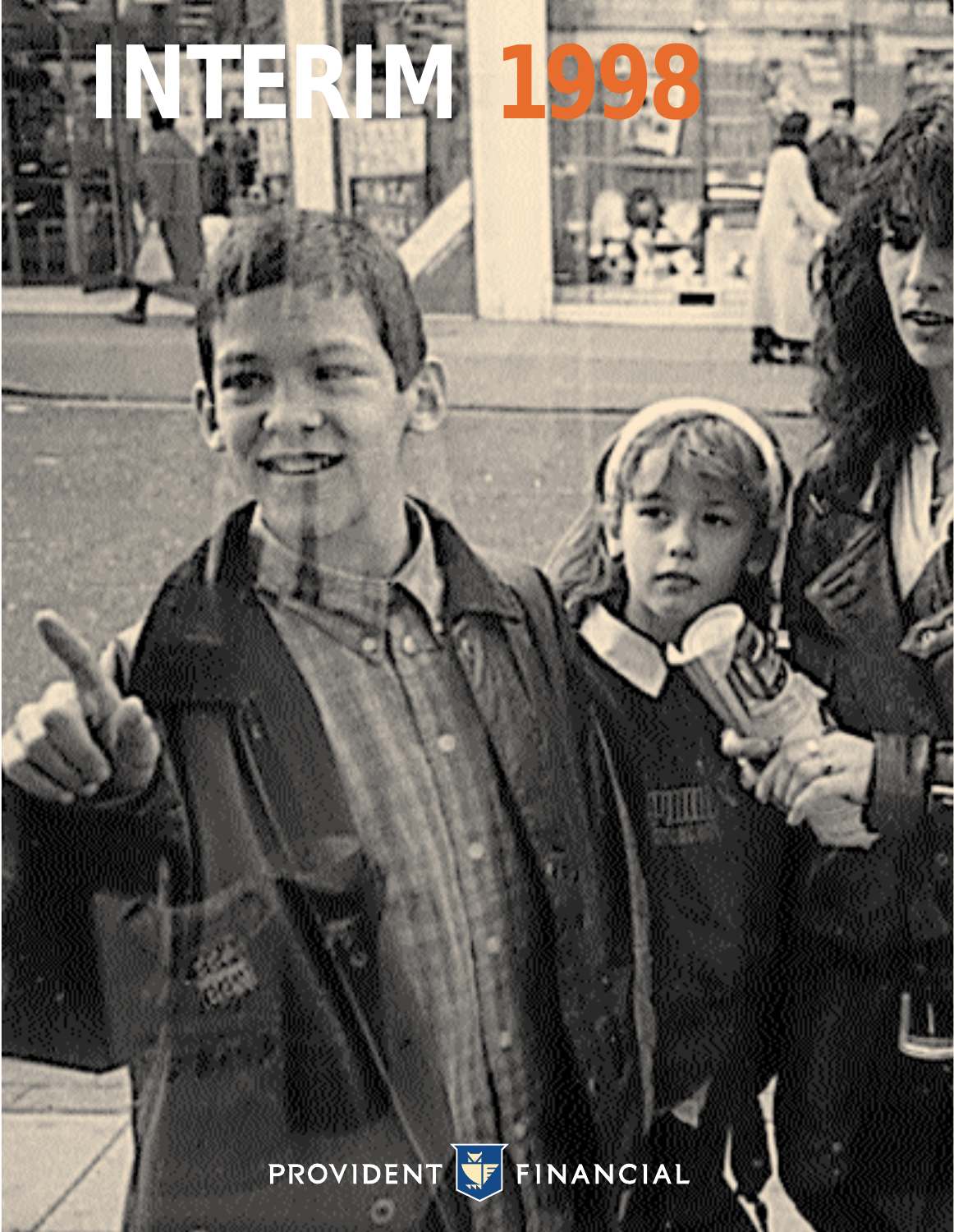**Provident Financial**

Home credit division **Insurance division** 

Provident Financial Interim Report 1998

 $\circ$ 

Provident Financial is a personal financial services group specialising in two areas: home credit and insurance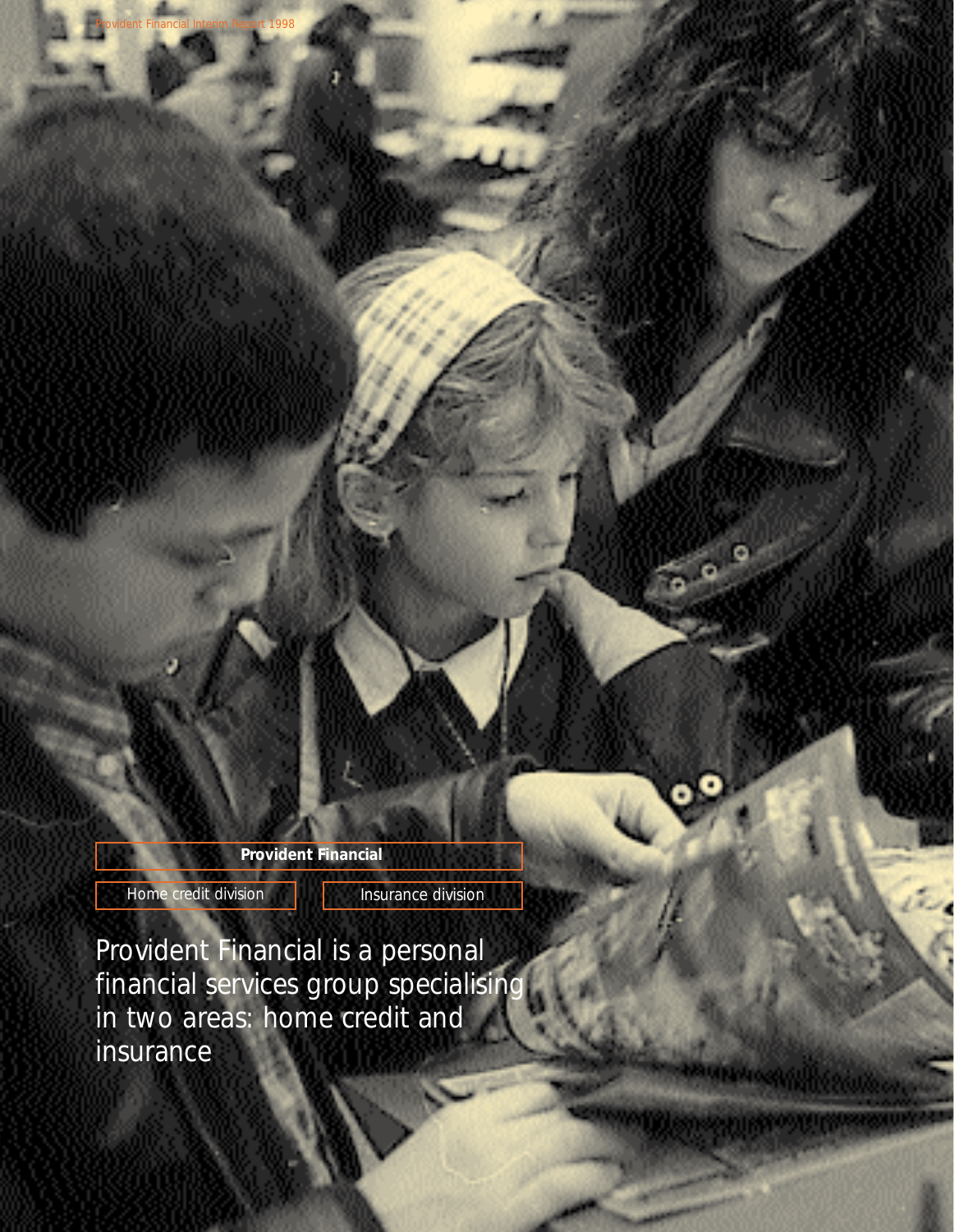# **HALF-YEAR PERFORMANCE**

Profit before tax up to **£61.0m** Earnings per share up by 15% to **15.96p** Interim dividend increased by 15% to **8.90p** Continued growth in the UK home credit division International development of home credit Insurance division profits up 20% to **£8.0m** 500 new jobs created in the UK in the first half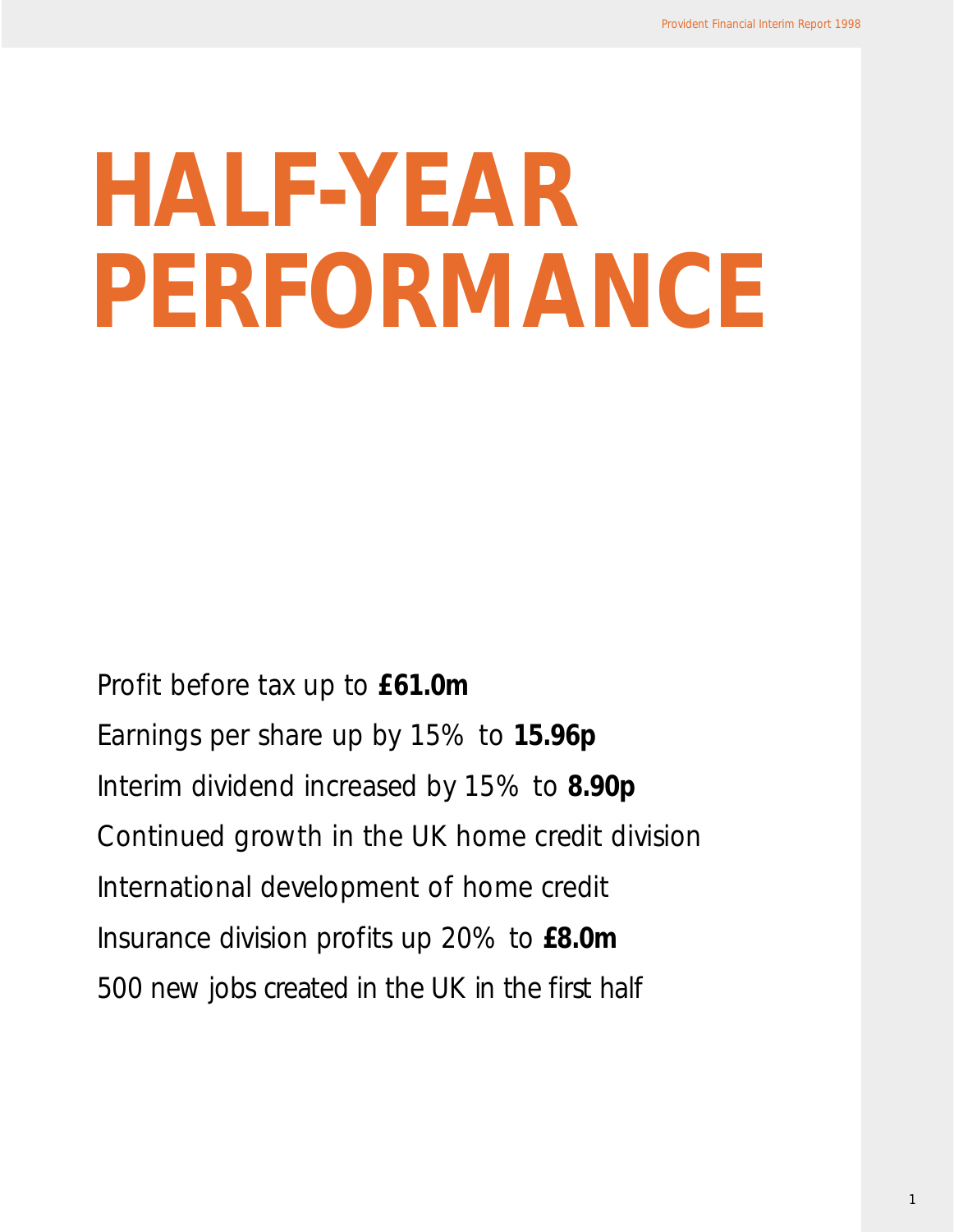"We have a clear and proven strategy. Our progress reflects our customers' recognition of the valuable services we provide. We plan to continue the successful expansion of home credit in the UK and to develop new markets for home credit abroad. Our focus on margin in insurance will again benefit profitability. The Board looks forward to reporting a good result for the year."



Statement from the Chairman, John van Kuffeler

# **A PROVEN STRATEGY**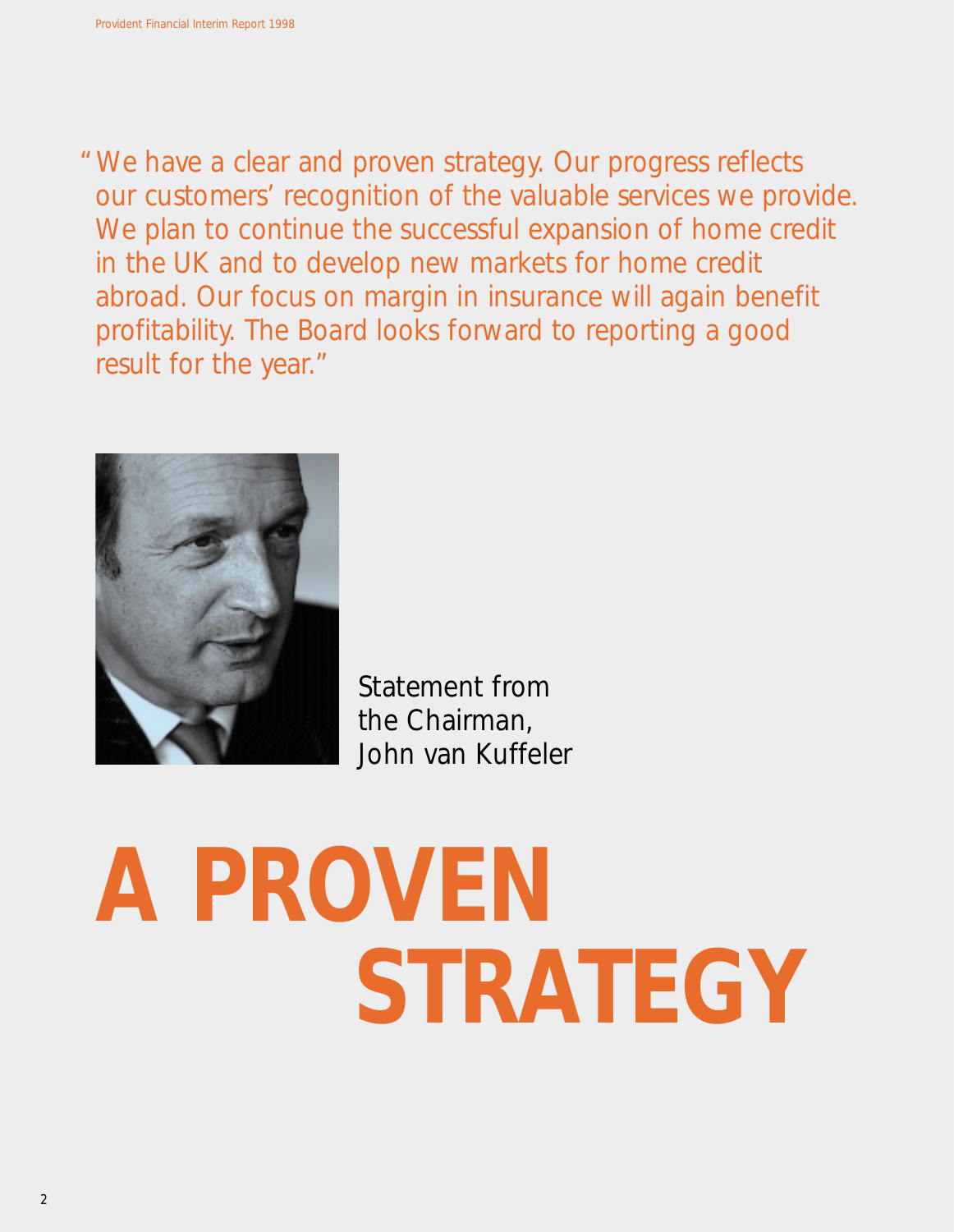The Board is pleased to report good results for the first half of 1998, with pre-tax profit increasing by 12% to £61.0 million after taking account of £2.4 million of additional interest costs relating to the capital restructuring. Earnings per share have risen by 15% to 15.96p assisted by the reduction in the number of shares in issue as a result of the capital restructuring. The interim dividend has been increased by 15% to 8.90p per share.

#### **Operations**

The home credit division made good progress, due mainly to increasing numbers of customers – up 6% in the last 12 months to 1,418,000 (30 June 1997 – 1,334,000). Demand for credit from both existing and new customers remains strong because they value our convenient and straightforward service in their homes.

We are now developing new markets for home credit and opened an office in South Africa in April 1998, in addition to our offices in Poland and the Czech Republic opened in 1997. Early indications in these new operations are encouraging.

The insurance division offers low-cost products specialising in motor policies for women and non-comprehensive policies. Our policy of always charging premiums to reflect claim experience has again assisted profit growth. The number of policyholders rose slightly as a result of other underwriters beginning to raise premiums.

#### **Finances**

The group's borrowings increased by £117 million to £260 million at 30 June 1998 (£143 million at 30 June 1997) mainly arising from the capital restructuring.

#### **Prospects**

We have a clear and proven strategy. Our progress reflects our customers' recognition of the valuable services we provide. We plan to continue the successful expansion of home credit in the UK and to develop new markets for home credit abroad. Our focus on margin in insurance will again benefit profitability. The Board looks forward to reporting a good result for the year.

John van Kuffeler Chairman 30 July 1998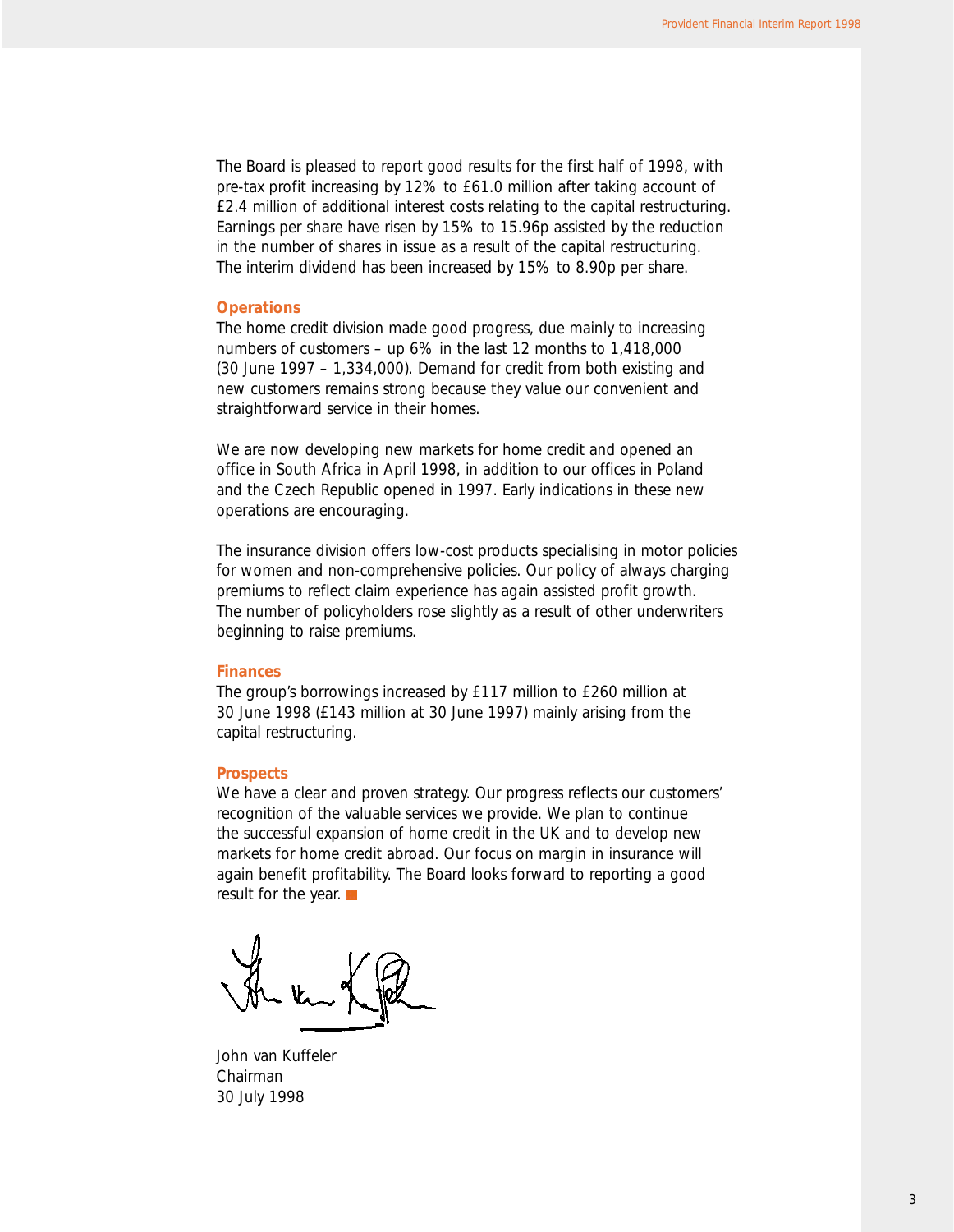"We are successful because we care for our customers. Because we care for our customers, we lend responsibly. Because we lend responsibly, we get our money back. Because we get our money back, we are successful."



Report from the Chief Executive, Howard Bell

# **INCREASED DEMAND**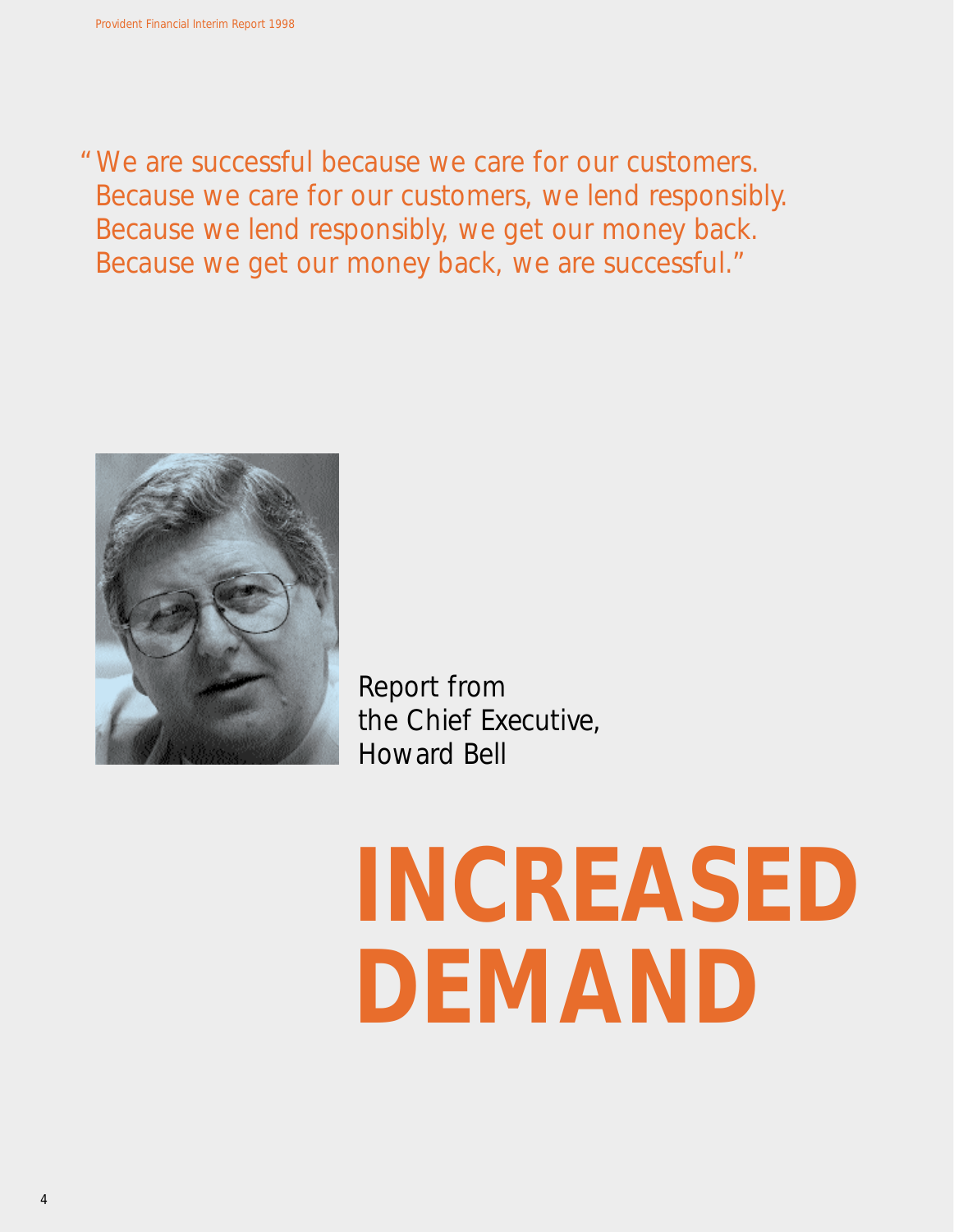HOME CREDIT PRE-TAX PROFIT UP **10%** TO **£55.9m**

**P** re-tax profit increased<br>by 10% to £55.9 million,<br>after £2.4 million of<br>additional interest costs<br>relating to the capital restructuring. re-tax profit increased by 10% to £55.9 million, after £2.4 million of additional interest costs Demand remained strong and credit issued grew by 9.4% to £337 million. In order to satisfy customer demand we continued to expand, with the number of agents increasing by 5% to 10,756.

The continuing real growth in credit issued is primarily due to increased UK customer numbers which have risen by 6% during the last year. This was achieved in spite of competition from other home credit lenders, mail order catalogues, credit and high street store cards, and banks (54% of our customers have bank current accounts). The strong demand in the UK and the Republic of Ireland for home credit enables newly

appointed agents to establish quickly a viable customer round. Our agents (most of whom are women), on average, look after around 130 customers.

The bad debt charge increased, as expected, to 6.2% of credit issued on an annualised basis for the year to 30 June 1998 (year to 31 December 1997 – 5.6%) and a further small increase is expected in the second half of 1998. The division continues to maintain an appropriate balance between customer growth and lending quality.

#### **International developments**

Our new international operations reflect the expected customer demand for our popular home credit service outside the UK and the Republic of Ireland. We opened an office in Warsaw in August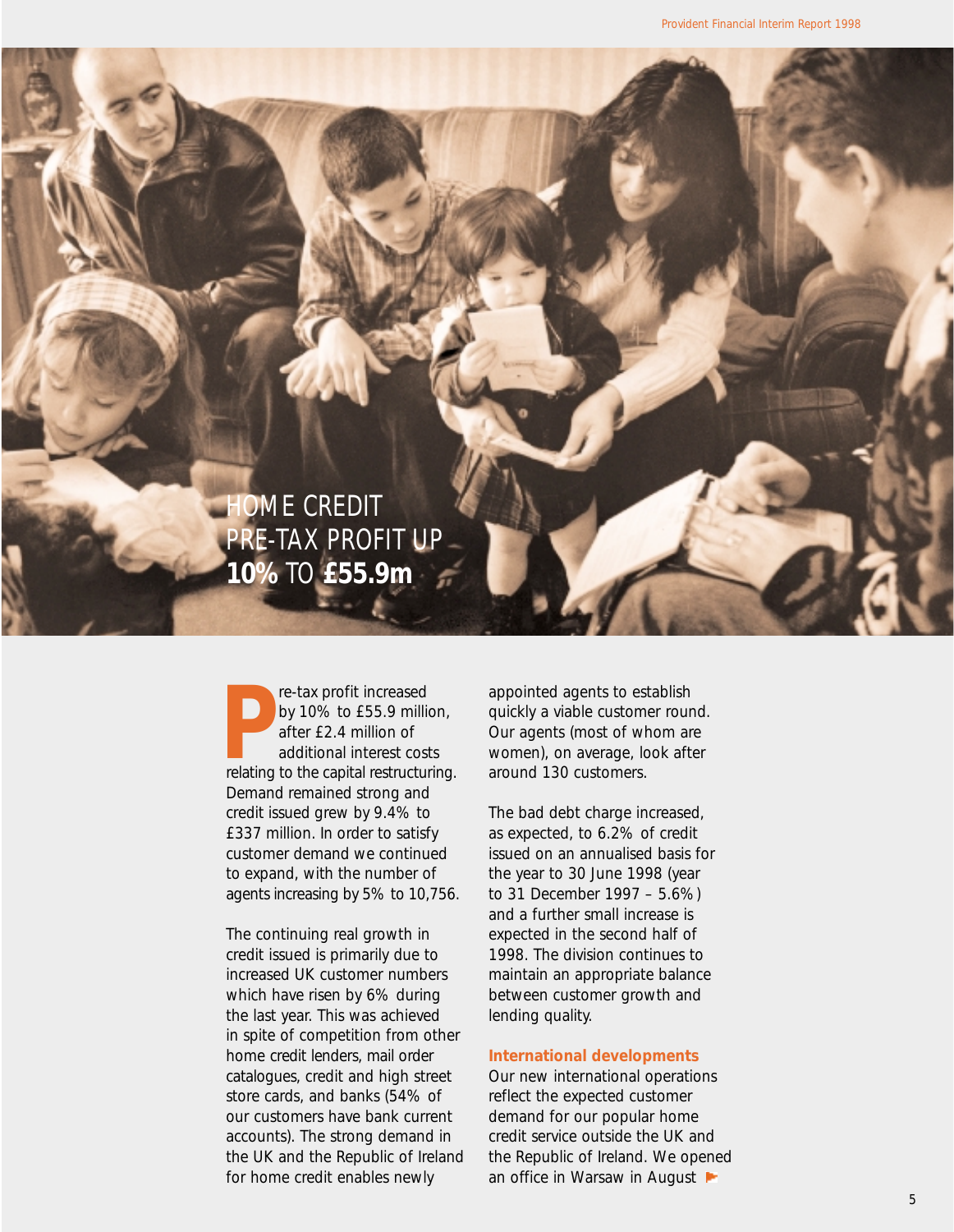

► 1997, in Prague in December 1997 and, in April 1998, we opened an office in Pietersburg, South Africa. Costs of £1.7 million in respect of these new operations have been charged against home credit profit for the half-year to 30 June 1998 (half-year to 30 June 1997 – £0.3 million). The introduction of home credit into these new countries has been welcomed. It is early days, but indications of potential are encouraging and to date we have 159 agents and 6,000 customers in our international operation.

#### **Reasons for increased demand**

Our home credit service is available to all who have the ability and a genuine willingness to repay. Abroad, as in the UK and the Republic of Ireland, home credit is seen as being good for customers, good value for money and good for communities.

#### **Good for customers**

The enduringly popular home credit service offers a different way of borrowing – not just another bank or building society. Our customers find our service manageable and low risk and it gives them the confidence to take control of their own finances.

The high level of service and the flexibility provided by our agents, in their weekly visits to customers' homes, helps customers to manage their household budgets and  $\blacktriangleright$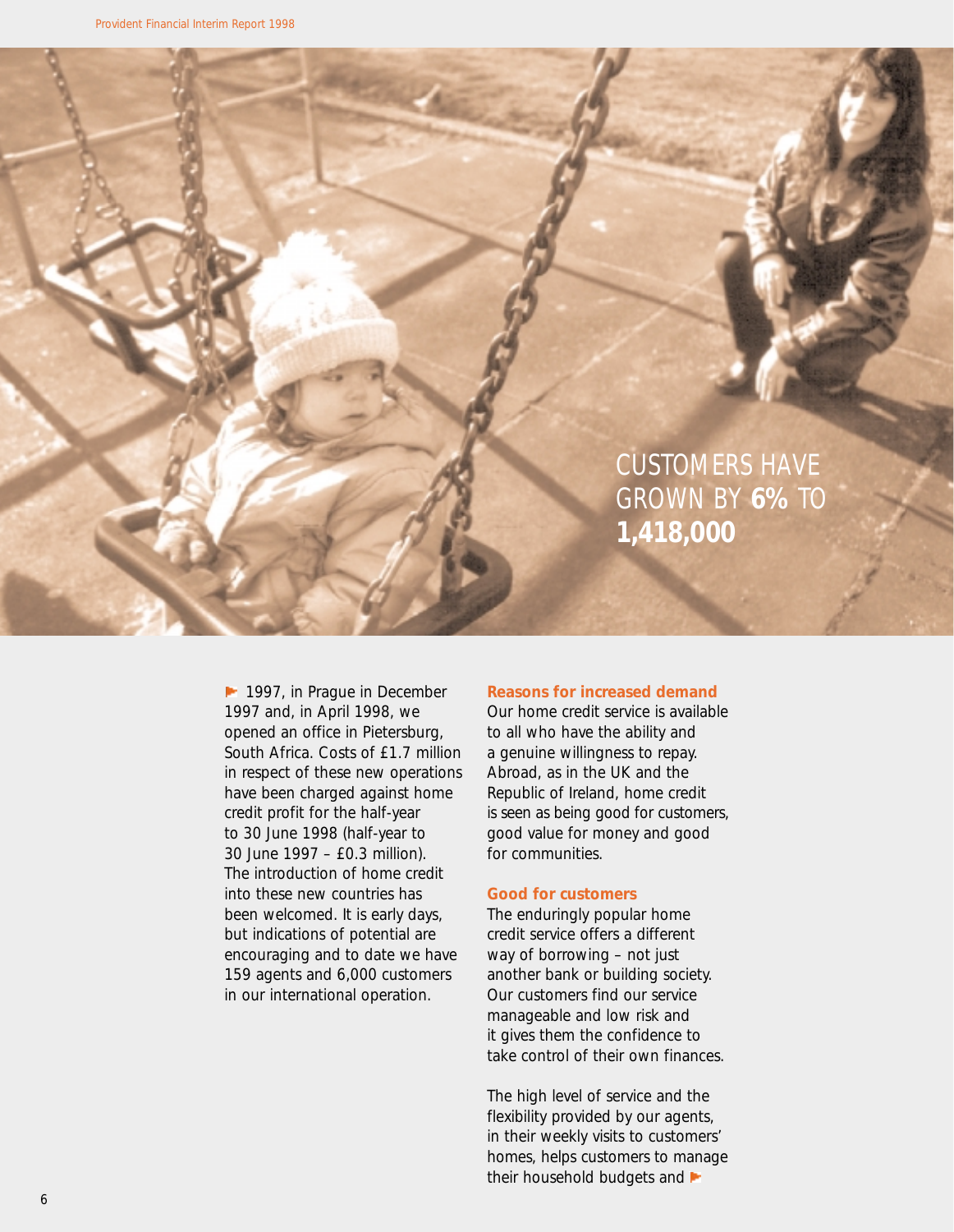## AGENT NUMBERS HAVE GROWN BY **5%** TO **10,756**

## CREDIT ISSUED GREW BY **9.4%**  TO **£337m**

 $\blacktriangleright$  make a wide range of family purchases by borrowing small, unsecured, cash sums without the need for overly lengthy, complex procedures.

Home credit is fully regulated and our commission scheme for agents is structured so that agents are remunerated on what they collect rather than what they lend, thus maintaining our long-standing tradition of responsible lending.

#### **Good value for money**

The total amount to be repaid is fixed at the outset and known by the customer before the customer commits to the loan. There are no additional charges or extra interest, even when customers' financial circumstances change and reduced weekly repayments are agreed for a period, resulting in a greater number of home visits.

When the high level of in-built service is taken into account, the charges for home credit offer customers good value for money. Customers know that the costs of borrowing these small sums are similar to or less than the total costs of bank overdrafts, when the charges made by banks, such as set-up fees, administration charges and interest, are included. Market research reveals very high levels of customer satisfaction.

#### **Good for communities**

Home credit stimulates local economies through the issue of loans which are then spent in the local community. It provides

work for both staff and agents and helps maintain a commercial presence in local communities at a time when others are withdrawing their services from these communities. Five hundred jobs have been created in the first six months of the year in such communities through the expansion of our agency force, adding to the 2,000 such flexible and family-friendly jobs created over the previous five years. Local communities are further supported through our community relations programme including our recent appointment of the NSPCC and Children 1st as community partners.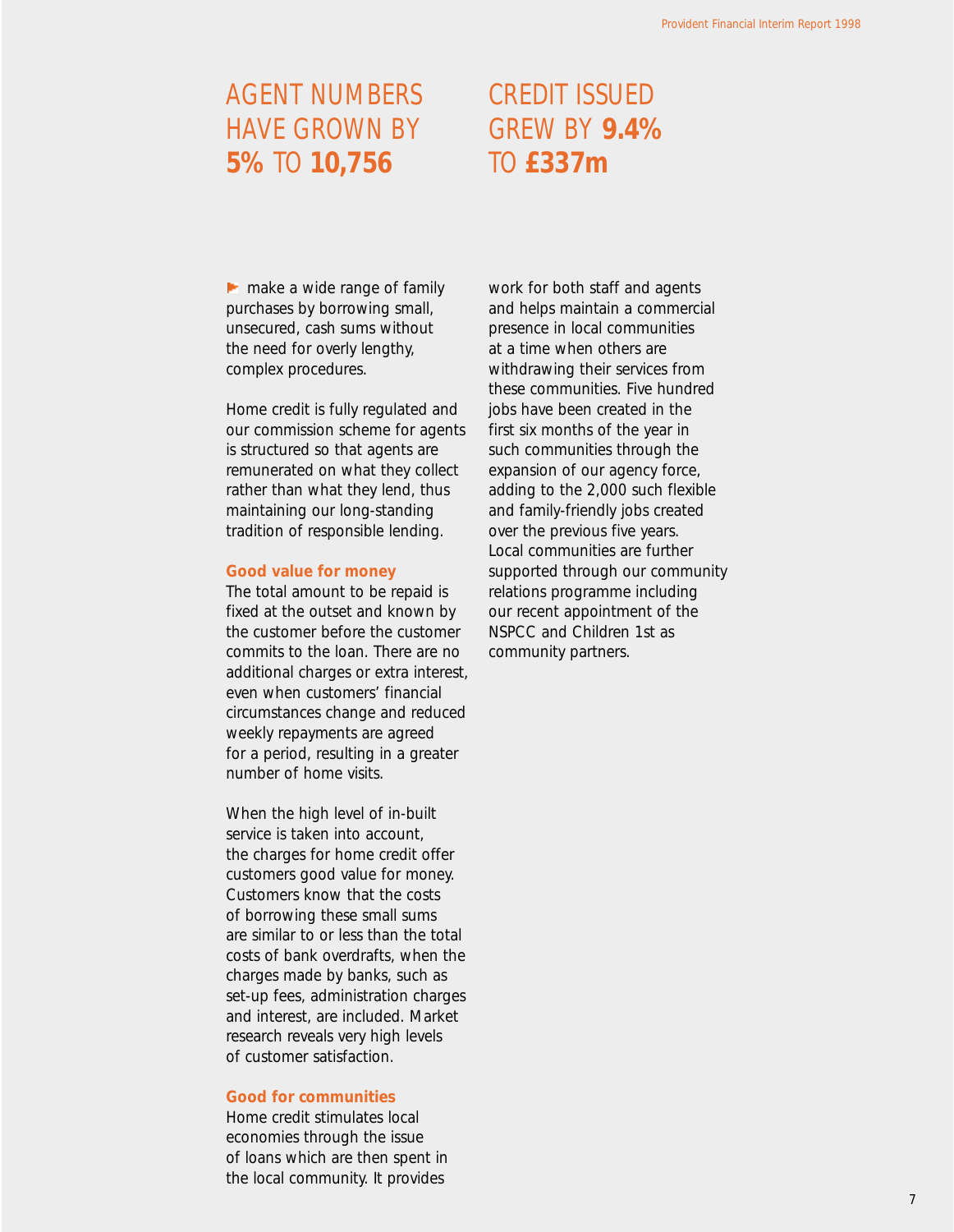

## **IN THE HIGH STREET**

The insurance division continues to distribute its products both through high street outlets and by telephone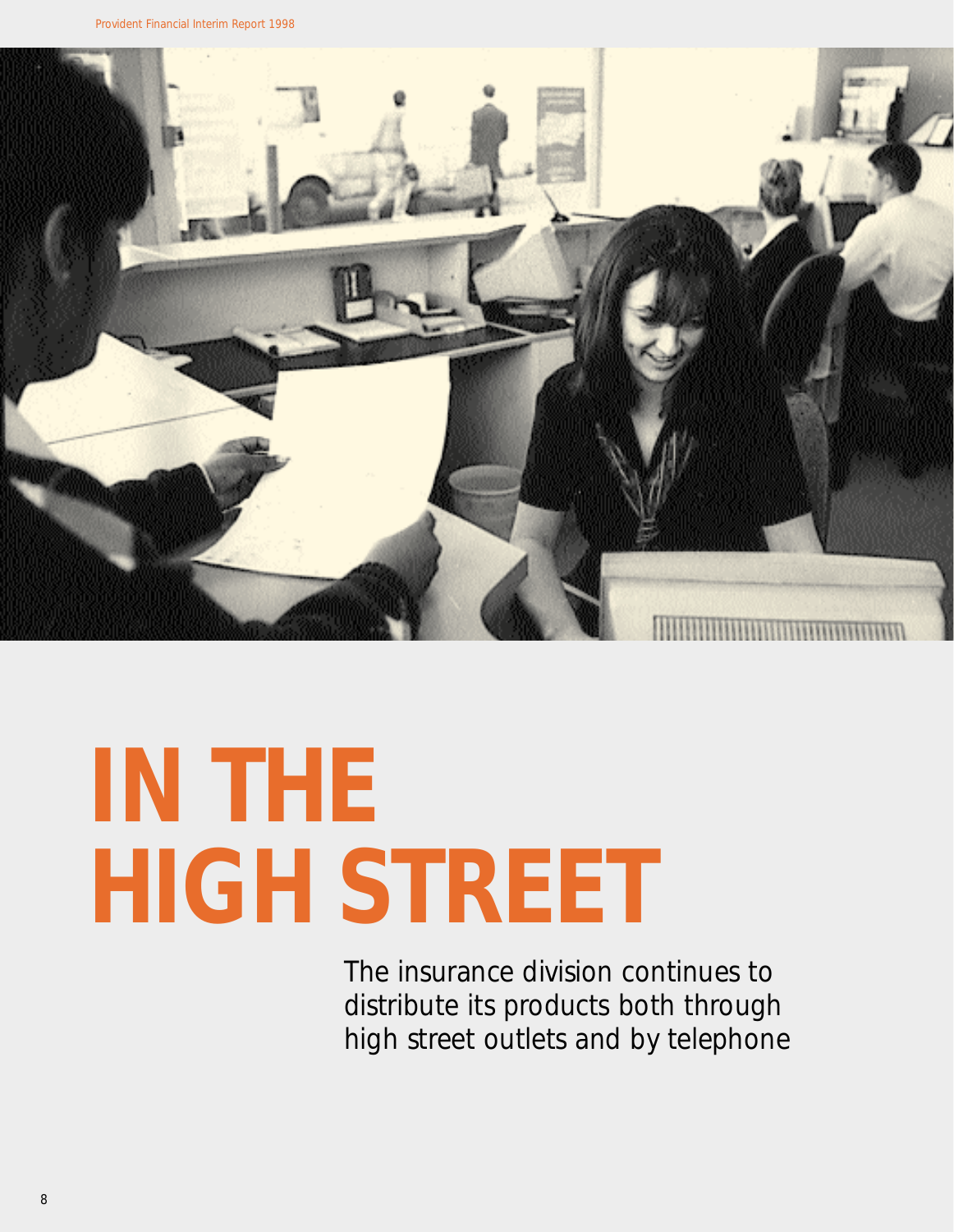## **INSURANCE** PROFIT **£8.0m**

## **497,000** PROVIDENT INSURANCE MOTOR POLICYHOLDERS

**THE SERVING SPRANCE THE SAMPLE STARK SERVIS SPRANCE SPRANCE SPRANCE SPRANCE SPRANCE SPRANCE SPRANCE SPRANCE SPRANCE SPRANCE SPRANCE SPRANCE SPRANCE SPRANCE SPRANCE SPRANCE SPRANCE SPRANCE SPRANCE SPRANCE SPRANCE SPRANCE S** he insurance division's pretax profit for the half-year of £8.0 million is 20% up on the same period last and will again benefit from the action taken to raise premiums in order to underwrite business at acceptable margins together with the benefits of an increasing volume of telesales business in our insurance broking operation.

Our determination to maintain margins, in the face of rising claims, led us to increase premiums by a further 3% in January and 2% in May 1998. Others in the industry are also now starting to raise premiums thus improving our competitive position. As a result we saw a small increase in the number of policyholders to 497,000 at 30 June 1998 (31 December 1997 – 477,000).

Interest earning deposits and investments were £291 million at 30 June 1998 (31 December 1997 – £296 million). The investment income on these funds is an important component of the division's profitability.

The division distributes its products both through high street outlets (69% of sales) and by telephone (31% of sales).

#### **Year 2000 and EMU**

Work to ensure the effective transition of the group's systems through the millennium date change is well advanced. The group is currently scheduled to have all the critical changes implemented by the end of 1998. Risks and uncertainties, including any exposure to third parties, have been assessed and the group has requested specific assurances, together with appropriate evidence, from external suppliers. The estimated total cost to the group, which principally comprises internal development costs, is £2 million.

Working parties have been established which are considering the implications of the possible UK participation in EMU.

towardbell

Howard Bell Chief Executive 30 July 1998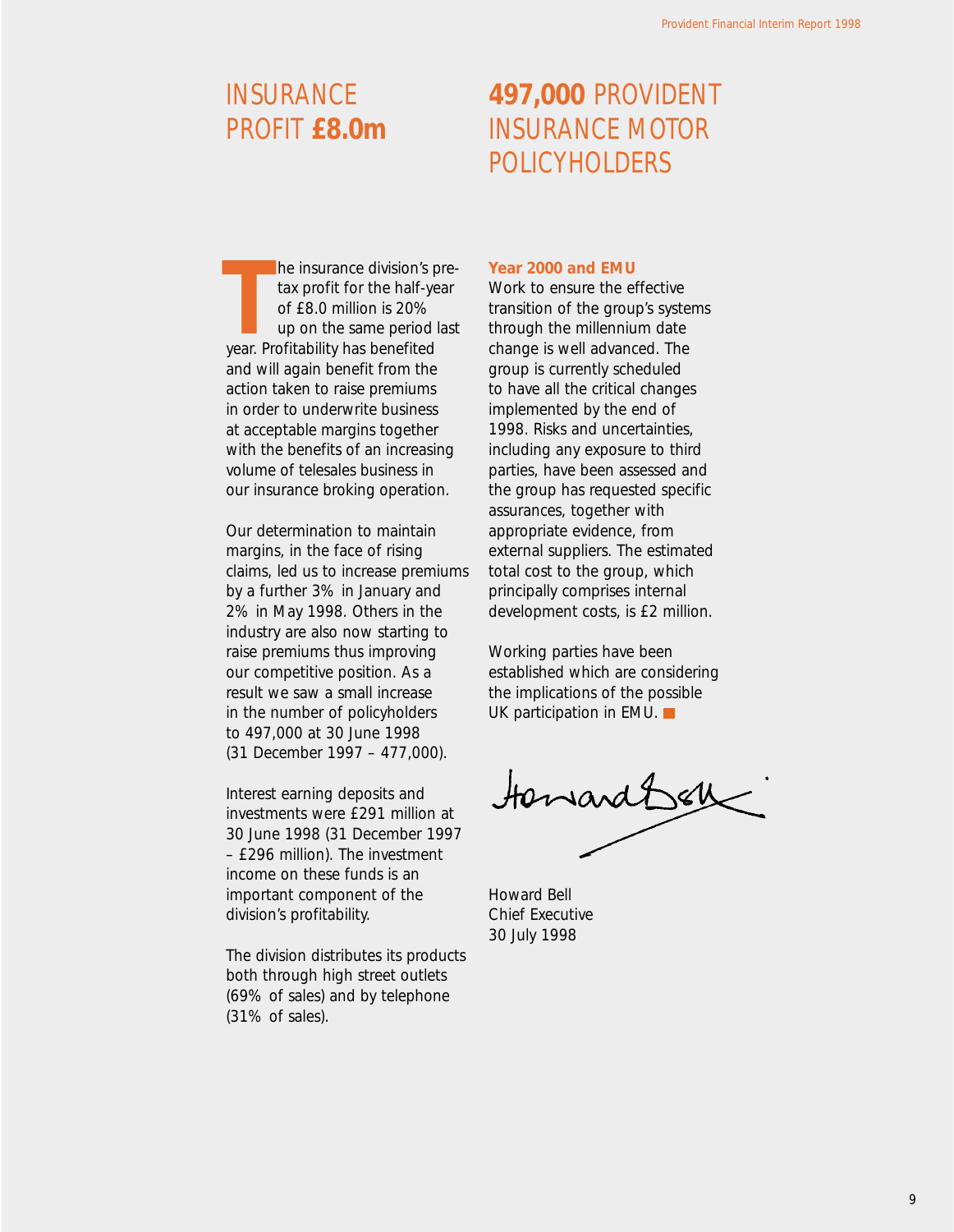## Consolidated profit and loss account

for the half-year ended 30 June 1998

|                                             | Unaudited          | Unaudited    | Audited   |
|---------------------------------------------|--------------------|--------------|-----------|
|                                             | Half-year to       | Half-year to | Full year |
|                                             | 30 June 1998       | 30 June 1997 | 1997      |
|                                             | f'000              | f'000        | £'000     |
| <b>Turnover</b>                             | 237.863            | 209,249      | 444.173   |
| Operating profit and profit before taxation | 61.028             | 54,710       | 136,502   |
| Taxation (note 3)                           | (18.919)           | (17.234)     | (42,998)  |
| <b>Profit after taxation</b>                | 42,109             | 37.476       | 93,504    |
| Dividends (note 4)                          | (116, 531)         | (20, 658)    | (52, 112) |
| <b>Retained (loss)/profit</b>               | (74, 422)          | 16,818       | 41,392    |
|                                             |                    |              |           |
| Earnings per share (note 5)                 | 15.96 <sub>p</sub> | 13.83p       | 34.77p    |
| Interim/final dividends per share (note 4)  | 8.90 <sub>p</sub>  | 7.75p        | 19.50p    |

The results shown in the profit and loss account derive wholly from continuing activities.

There is no material difference between the retained profit as shown above and the historical cost equivalent.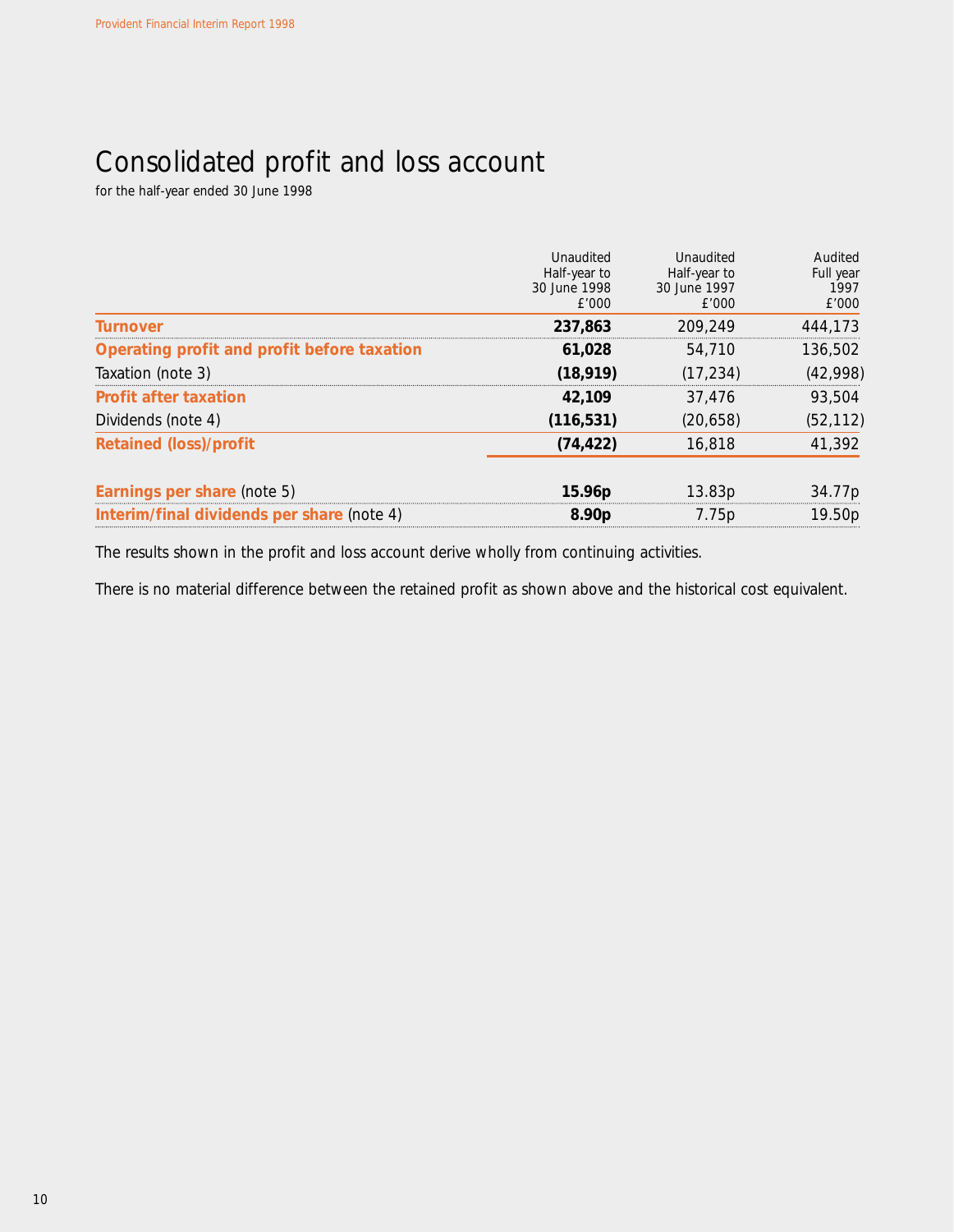## Segmental analysis of turnover

for the half-year ended 30 June 1998

|                  | Unaudited<br>Half-year to<br>30 June 1998<br>£'000 | Unaudited<br>Half-year to<br>30 June 1997<br>£'000 | Audited<br>Full year<br>1997<br>£'000 |
|------------------|----------------------------------------------------|----------------------------------------------------|---------------------------------------|
| Home credit      | 184,328                                            | 164,100                                            | 350,376                               |
| <b>Insurance</b> | 53,535                                             | 45,149                                             | 93.797                                |
|                  | 237,863                                            | 209,249                                            | 444,173                               |

## Segmental analysis of operating profit and profit before taxation

for the half-year ended 30 June 1998

|                                             | Unaudited<br>Half-year to<br>30 June 1998<br>£'000 | Unaudited<br>Half-year to<br>30 June 1997<br>f'000 | Audited<br>Full year<br>1997<br>£'000 |
|---------------------------------------------|----------------------------------------------------|----------------------------------------------------|---------------------------------------|
| Home credit:                                |                                                    |                                                    |                                       |
| Profit before interest                      | 65,290                                             | 57.269                                             | 142,445                               |
| Interest payable                            | (9,379)                                            | (6, 467)                                           | (15, 272)                             |
|                                             | 55,911                                             | 50,802                                             | 127,173                               |
| <b>Insurance</b>                            | 8,012                                              | 6,701                                              | 13.725                                |
| <b>Central costs</b>                        | (2,895)                                            | (2, 793)                                           | (4, 396)                              |
| Operating profit and profit before taxation | 61,028                                             | 54,710                                             | 136,502                               |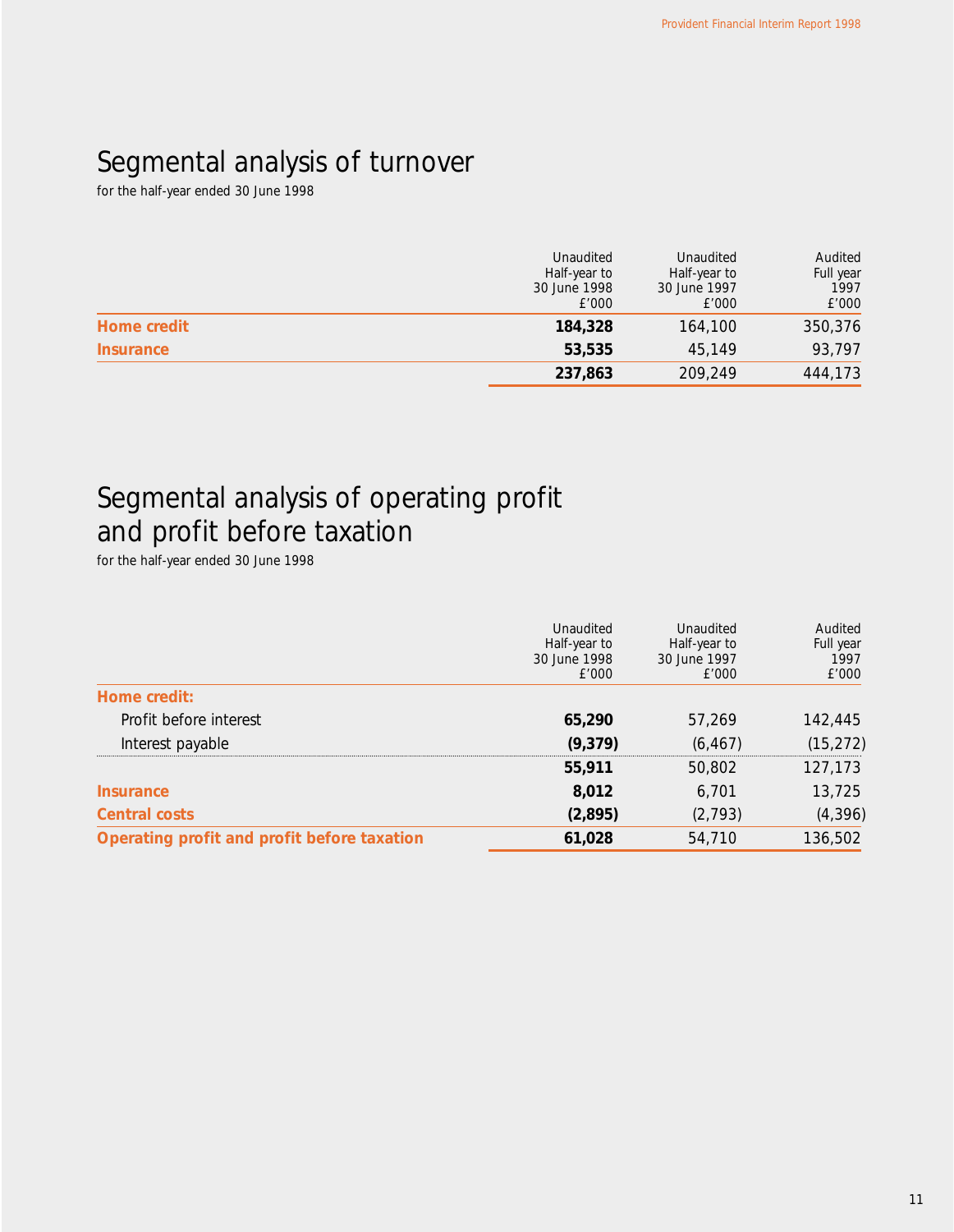## Consolidated balance sheet

as at 30 June 1998

|                                                          | Unaudited<br>As at<br>30 June 1998<br>£'000 | Unaudited<br>As at<br>30 June 1997<br>£'000 | Audited<br>As at 31<br>December 1997<br>£'000 |
|----------------------------------------------------------|---------------------------------------------|---------------------------------------------|-----------------------------------------------|
| <b>Fixed assets</b>                                      | 33,423                                      | 21,621                                      | 33,000                                        |
| <b>Current assets</b>                                    |                                             |                                             |                                               |
| Amounts receivable from customers                        |                                             |                                             |                                               |
| - due within one year                                    | 432,086                                     | 383,883                                     | 470,146                                       |
| - due in more than one year                              | 7,809                                       | 7,277                                       | 8,456                                         |
| Debtors                                                  | 138,875                                     | 108,116                                     | 99,335                                        |
| Investments                                              |                                             |                                             |                                               |
| - realisable within one year                             | 204,093                                     | 200,603                                     | 200,596                                       |
| - realisable in more than one year                       | 65,000                                      | 83,016                                      | 80,000                                        |
| Cash at bank and in hand                                 | 32,308                                      | 17,525                                      | 25,328                                        |
|                                                          | 880,171                                     | 800,420                                     | 883,861                                       |
| <b>Less current liabilities</b>                          |                                             |                                             |                                               |
| Bank and other borrowings                                | (19, 735)                                   | (12, 875)                                   | (22,082)                                      |
| Creditors - amounts falling due within one year          | (135, 851)                                  | (117, 723)                                  | (127, 402)                                    |
| Insurance accruals and deferred income                   | (283, 798)                                  | (291, 717)                                  | (290, 794)                                    |
|                                                          | (439, 384)                                  | (422, 315)                                  | (440, 278)                                    |
| <b>Net current assets</b>                                | 440,787                                     | 378,105                                     | 443,583                                       |
| <b>Total assets less current liabilities</b>             | 474,210                                     | 399,726                                     | 476,583                                       |
| <b>Less non-current liabilities</b>                      |                                             |                                             |                                               |
| Bank and other borrowings                                | (240, 155)                                  | (130, 624)                                  | (185, 405)                                    |
| Creditors - amounts falling due after more than one year | (17, 761)                                   | (15, 547)                                   |                                               |
| Provisions for liabilities and charges                   | (391)                                       |                                             | (421)                                         |
|                                                          | (258, 307)                                  | (146, 171)                                  | (185, 826)                                    |
| <b>Net assets</b>                                        | 215,903                                     | 253,555                                     | 290,757                                       |
|                                                          |                                             |                                             |                                               |
| <b>Capital and reserves</b>                              |                                             |                                             |                                               |
| Called-up share capital                                  | 27,176                                      | 26,632                                      | 27,165                                        |
| Share premium account                                    | 43,452                                      | 8,950                                       | 43,102                                        |
| Revaluation reserve                                      | 1,641                                       | 1,641                                       | 1,641                                         |
| Other reserves                                           | 2,451                                       | 2,452                                       | 2,451                                         |
| Profit and loss account                                  | 141,183                                     | 213,880                                     | 216,398                                       |
| <b>Equity shareholders' funds</b>                        | 215,903                                     | 253,555                                     | 290,757                                       |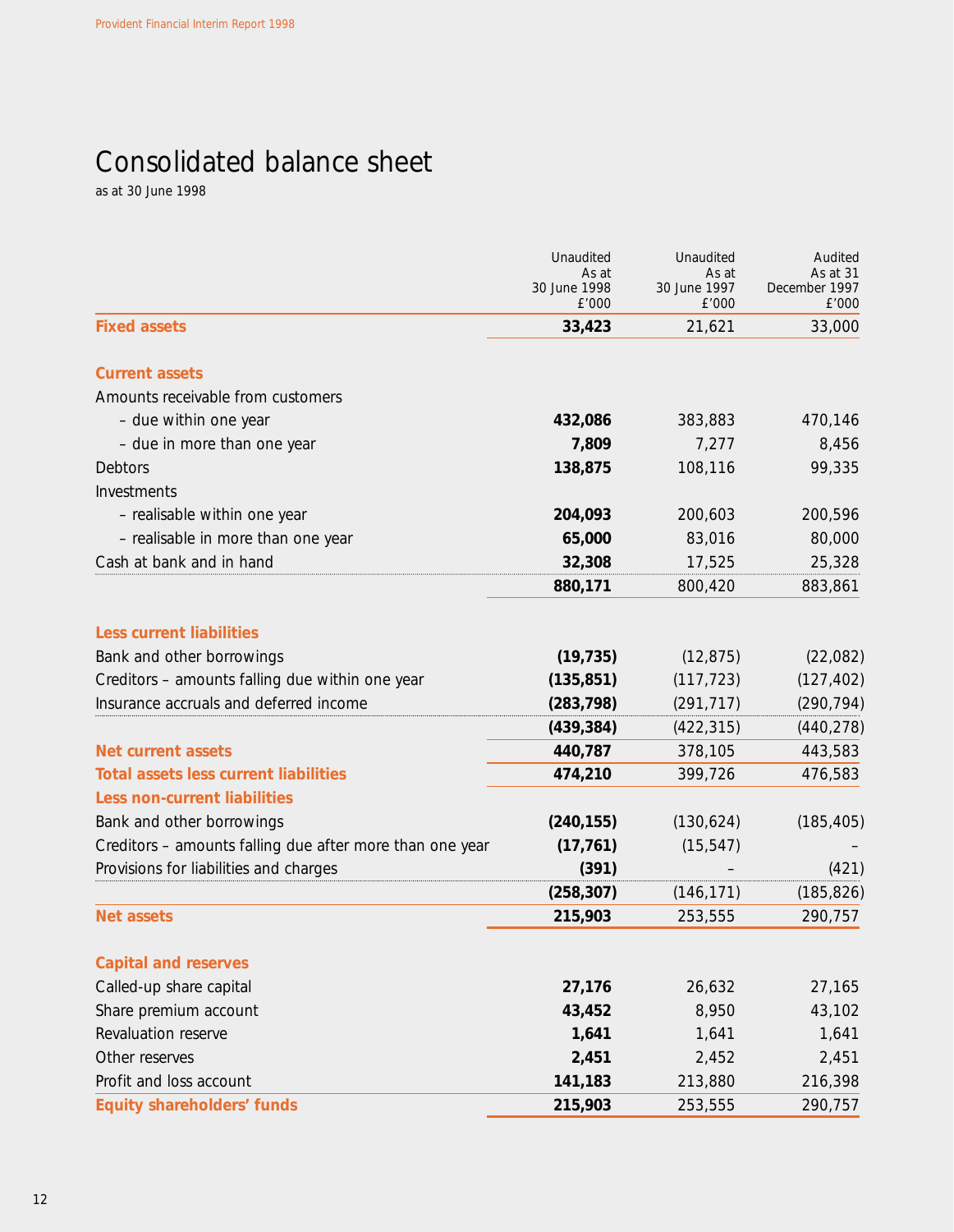## **Notes**

Results for the half-year ended 30 June 1998

- **1** The interim financial information, which has been prepared on the basis of the accounting policies set out in the group's 1997 statutory accounts, does not constitute a set of statutory accounts and is unaudited.
- **2** The information relating to the full year ended 31 December 1997 is an extract from the latest published accounts on which the auditors gave an unqualified opinion and which have been delivered to the Registrar of Companies.
- **3** The taxation charge has been calculated by applying the directors' best estimate of the effective tax rate for the year, which is  $31.0\%$  (30 June 1997 –  $31.5\%$ ), to the profit for the period.
- **4** Dividends paid and proposed:

|                                                      | Unaudited<br>Half-year to<br>30 June 1998<br>£'000 | Unaudited<br>Half-year to<br>30 June 1997<br>f'000 | Audited<br>Full year<br>1997<br>£'000 |
|------------------------------------------------------|----------------------------------------------------|----------------------------------------------------|---------------------------------------|
| (a) Interim dividend proposed $8.90p$ (1997 – 7.75p) | 22,976                                             | 20,658                                             | 20,720                                |
| (b) Final dividend paid 11.75p                       |                                                    |                                                    | 31,392                                |
| (c) Dividend paid in connection                      |                                                    |                                                    |                                       |
| with share capital consolidation 35.00p              | 93,555                                             |                                                    |                                       |
|                                                      | 116,531                                            | 20,658                                             | 52,112                                |
| Dividend cover, excluding item 4(c) above, is:       | 1.83                                               | 1.81                                               | 1.79                                  |

**5** On 5 May 1998, the Company paid a dividend of £93.6 million and at the same time carried out a share capital consolidation. In accordance with the preferred treatment in the supplement to FRED 16 'Earnings per Share', which is shortly to become an Accounting Standard, the directors consider it appropriate to present the Company's earnings per share on the basis that in substance a share buy-back has occurred and consequently the prior year figures have not been restated.

Earnings per share have been calculated by dividing the profit for the period available for ordinary dividends of £42,109,000 (30 June 1997 – £37,476,000) by the weighted average number of shares outstanding during the period of 263,896,000 (30 June 1997 – 270,883,000). The weighted average number of shares outstanding during the period has been calculated after excluding those shares in issue held by the QUEST (4,226,000 at 30 June 1998) until those shares vest unconditionally in the group's employees.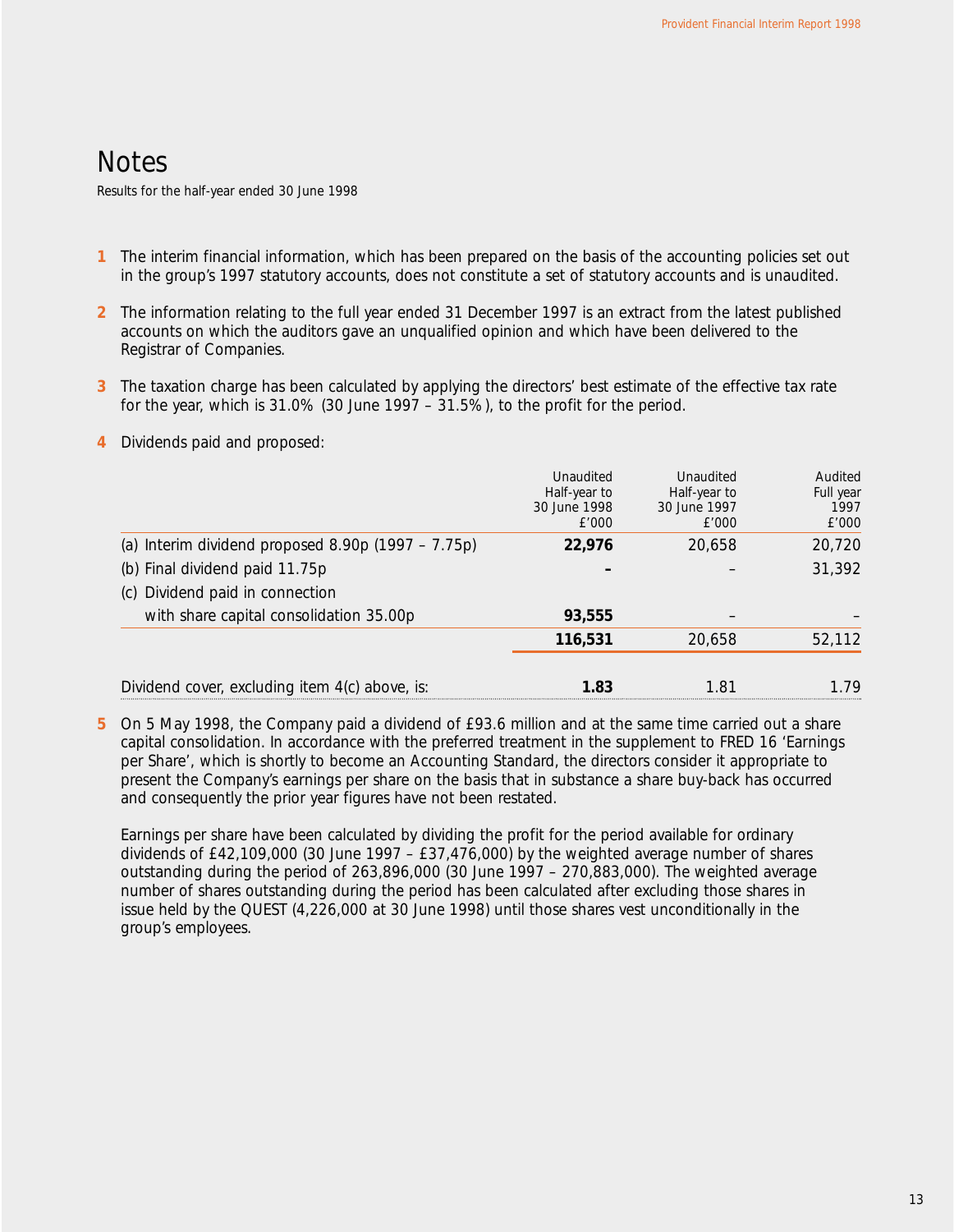### Notes continued

Results for the half-year ended 30 June 1998

### **6 Reconciliation of movement in equity shareholders' funds**

|                                                           | Unaudited<br>Half-year to<br>30 June 1998<br>£'000 | Unaudited<br>Half-year to<br>30 June 1997<br>£'000 | Audited<br>Full year<br>1997<br>£'000 |
|-----------------------------------------------------------|----------------------------------------------------|----------------------------------------------------|---------------------------------------|
| Profit attributable to members of the group               | 42,109                                             | 37,476                                             | 93,504                                |
| <b>Dividends</b>                                          | (116, 531)                                         | (20, 658)                                          | (52, 112)                             |
| Retained (loss)/profit                                    | (74, 422)                                          | 16,818                                             | 41,392                                |
| New share capital issued                                  | 361                                                | 790                                                | 35,474                                |
| Share buy-back                                            |                                                    | (33, 461)                                          | (33, 461)                             |
| Shares issued to the QUEST                                |                                                    |                                                    | (22, 079)                             |
| Goodwill                                                  |                                                    | (118)                                              | (78)                                  |
| Currency translation differences                          | (793)                                              |                                                    | (17)                                  |
| Net (reduction in)/addition to equity shareholders' funds | (74, 854)                                          | (15, 971)                                          | 21,231                                |
| Equity shareholders' funds at beginning of period         | 290,757                                            | 269,526                                            | 269,526                               |
| Equity shareholders' funds at end of period               | 215,903                                            | 253,555                                            | 290.757                               |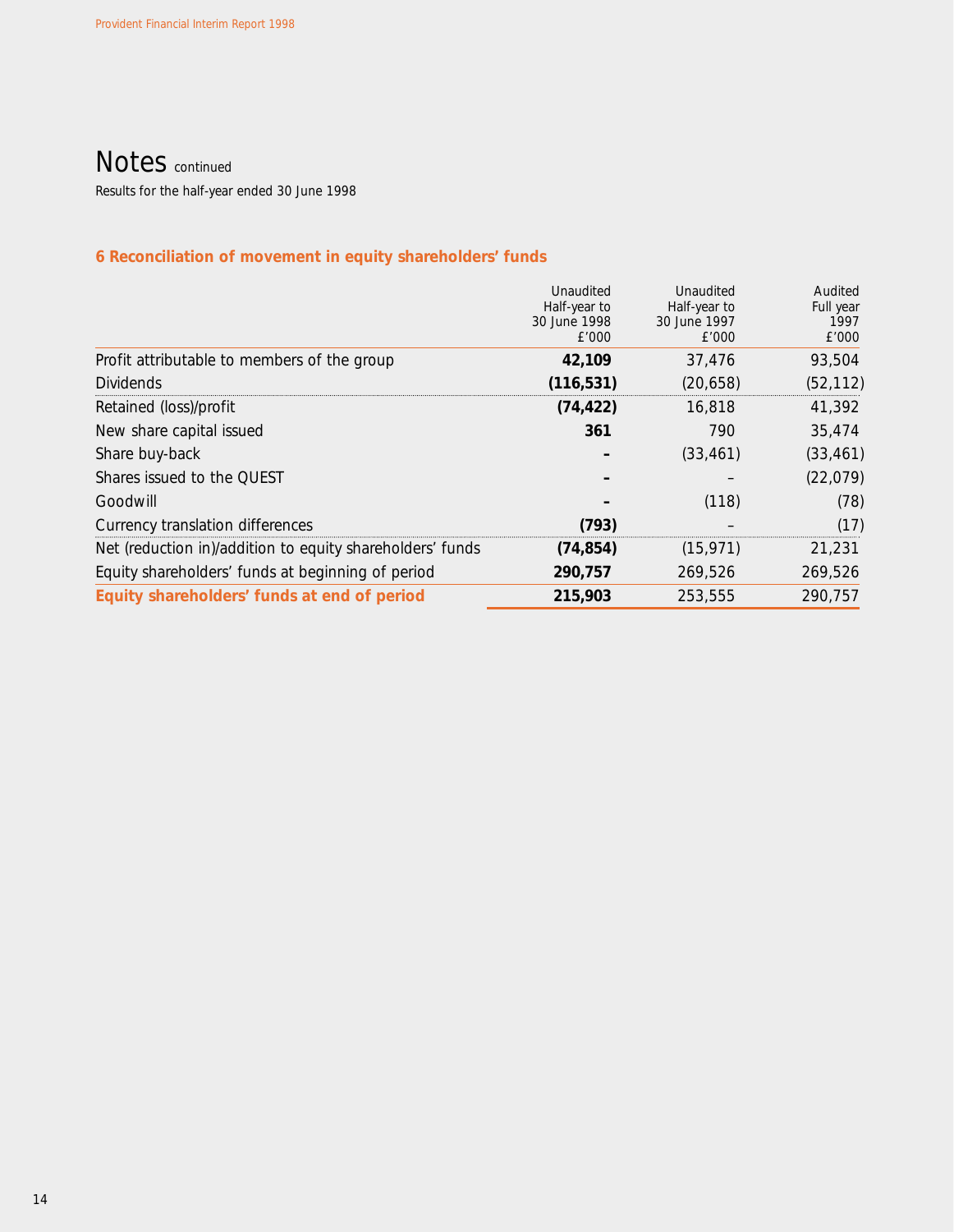## Notes continued

Results for the half-year ended 30 June 1998

#### **7 Amounts receivable from customers**

|                                                 | Unaudited             | Unaudited             | Audited                   |
|-------------------------------------------------|-----------------------|-----------------------|---------------------------|
|                                                 | As at<br>30 June 1998 | As at<br>30 June 1997 | As at 31<br>December 1997 |
| (a) Instalment credit receivables               | £'000                 | £'000                 | £'000                     |
| Gross instalment credit receivables             | 682,937               | 597,709               | 727,069                   |
| Less: provision for bad and doubtful debts      | (75, 546)             | (61, 444)             | (66, 419)                 |
| Instalment credit receivables after provision   |                       |                       |                           |
| for bad and doubtful debts                      | 607,391               | 536,265               | 660,650                   |
| Less: deferred revenue thereon                  | (167, 496)            | (145, 105)            | (182, 048)                |
|                                                 | 439,895               | 391,160               | 478,602                   |
| Analysed as: - due within one year              | 432,086               | 383,883               | 470,146                   |
| - due in more than one year                     | 7,809                 | 7,277                 | 8,456                     |
|                                                 | 439,895               | 391,160               | 478,602                   |
|                                                 | Unaudited             | Unaudited             | Audited                   |
|                                                 | As at                 | As at                 | As at 31                  |
| (b) Bad and doubtful debts                      | 30 June 1998<br>£'000 | 30 June 1997<br>£'000 | December 1997<br>£'000    |
| Gross provision at end of period                | 75,546                | 61,444                | 66,419                    |
| Less: deferred revenue thereon                  | (20, 439)             | (16, 667)             | (18, 038)                 |
| Net provision at end of period                  | 55,107                | 44,777                | 48,381                    |
| Net provision at start of period                | (48, 381)             | (43, 722)             | (43, 722)                 |
| Increase in provision (net of deferred revenue) | 6,726                 | 1,055                 | 4,659                     |
| Amounts written off (net of deferred revenue)   | 23,027                | 22,643                | 36,264                    |
| Net charge to profit and loss account           |                       |                       |                           |
| for bad and doubtful debts                      | 29,753                | 23,698                | 40,923                    |

The figures for receivables, provisions and bad and doubtful debts at 30 June 1998 should be compared with the equivalent information at 30 June 1997 in view of the long-established seasonal patterns in lending and collections.

### **8 Home credit – credit issued and collections**

|               | Half-year to<br>30 June 1998<br>£'000 | Half-year to<br>30 June 1997<br>£'000 | Growth<br>% |
|---------------|---------------------------------------|---------------------------------------|-------------|
| Credit issued | 336.693                               | 307,754                               | 9.4%        |
| Collections   | 530,021                               | 482.133                               | 9.9%        |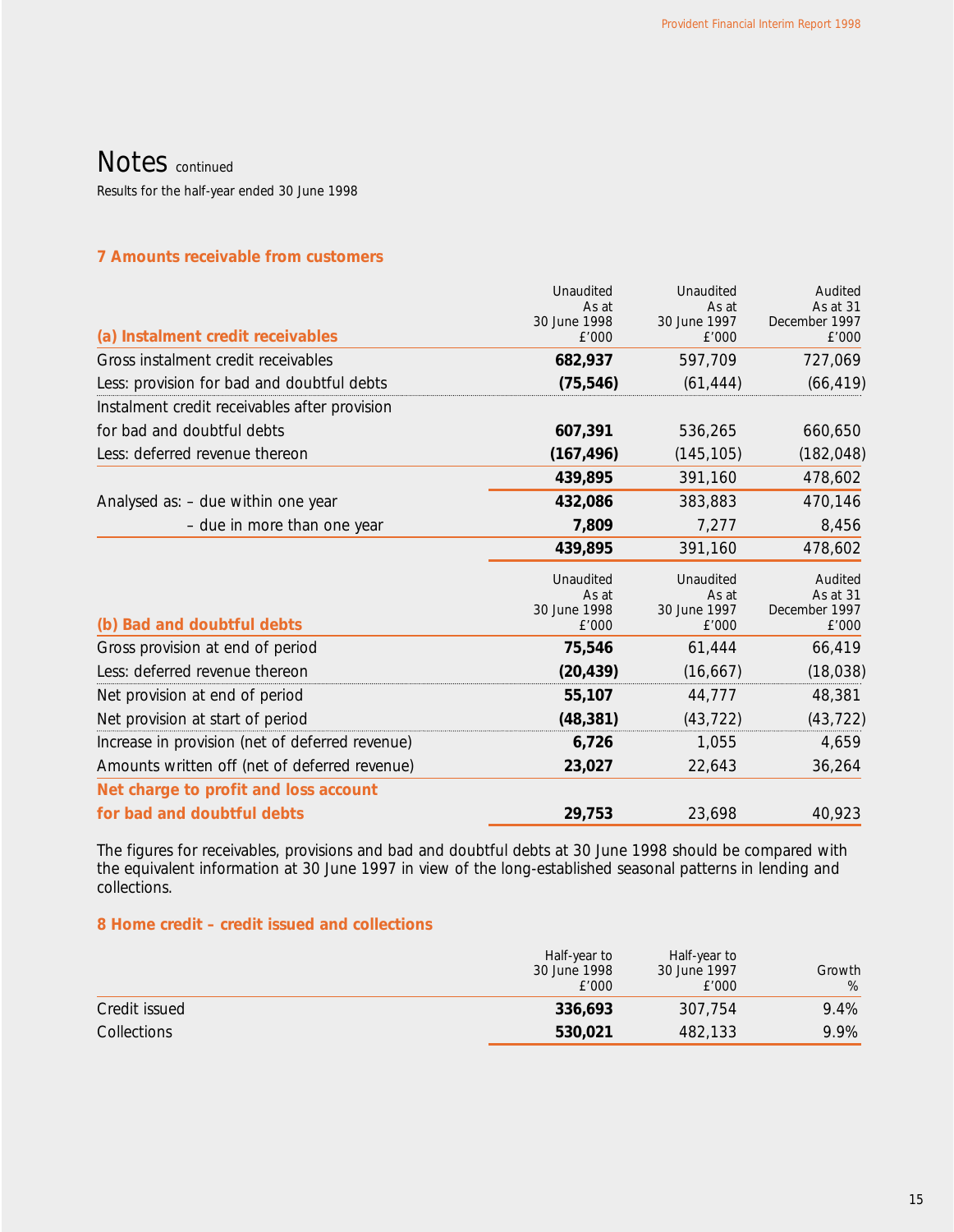## Review report by the auditors to Provident Financial plc

We have reviewed the interim financial information for the six months ended 30 June 1998 set out on pages 10 to 15 which is the responsibility of, and has been approved by, the directors. Our responsibility is to report on the results of our review.

Our review was carried out having regard to the Bulletin "Review of Interim Financial Information" issued by the Auditing Practices Board. This review consisted principally of applying analytical procedures to the underlying financial data, assessing whether accounting policies have been consistently applied, and making enquiries of group management responsible for financial and accounting matters. The review excluded audit procedures such as tests of controls and verification of assets and liabilities, and was therefore substantially less in scope than an audit performed in accordance with Auditing Standards. Accordingly we do not express an audit opinion on the interim financial information.

On the basis of our review

- in our opinion the interim financial information has been prepared using accounting policies consistent with those adopted by Provident Financial plc in its financial statements for the year ended 31 December 1997; and
- we are not aware of any material modifications that should be made to the interim financial information as presented.

PricewaterhouseCoopers Chartered Accountants and Registered Auditors Leeds 30 July 1998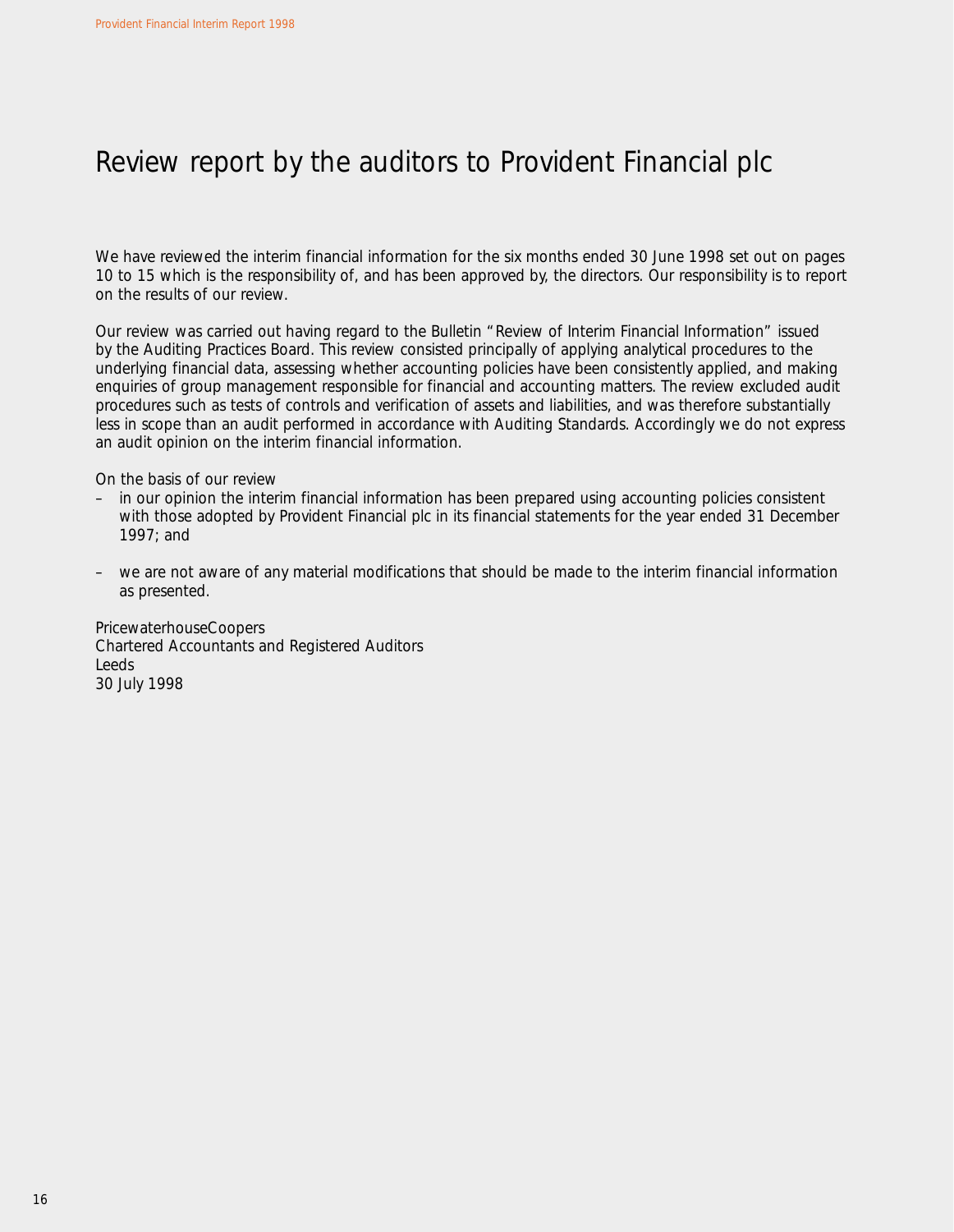### Shareholder information

- 1 The shares will be marked ex-dividend on 21 September 1998.
- 2 Dividend warrants/vouchers will be posted on 19 October 1998.
- 3 The interim dividend will be paid on 21 October 1998 to shareholders on the register at the close of business on 25 September 1998.
- 4 The interim report was posted to shareholders on 13 August 1998.
- 5 Details of the Provident Financial Company Nominee Scheme have been posted to shareholders who are eligible to use it (i.e. individuals) with the interim report. It enables shareholders to take advantage of the CREST system for settling transactions in shares in the Company by means of a low-cost dealing service. It also includes a dividend reinvestment scheme.
- 6 Further copies of both the interim report and details of the Provident Financial Company Nominee Scheme are available from the Company's Registrar, IRG plc, Bourne House, 34 Beckenham Road, Beckenham, Kent BR3 4TU (Telephone 0181 639 2000).

| <b>Directors</b>                                                               |                                                                            |  |
|--------------------------------------------------------------------------------|----------------------------------------------------------------------------|--|
| Executive                                                                      | Non-executive                                                              |  |
|                                                                                |                                                                            |  |
| John P de Blocq van Kuffeler MA FCA<br>Chairman                                | Charles H Gregson BA<br>Deputy Chairman<br>Chairman of the Audit Committee |  |
| <b>Howard J Bell MBA</b>                                                       |                                                                            |  |
| Chief Executive                                                                | Peter A Davis MA FCA<br>Chairman of the                                    |  |
| <b>Robin J Ashton BA ACA</b><br>Finance Director                               | Remuneration Committee                                                     |  |
|                                                                                | <b>Angela C M Heylin OBE FCIM FIPR</b>                                     |  |
| <b>Peter W Bretherton UM</b><br>Director of Corporate Affairs<br>and Secretary | James C Hodkinson                                                          |  |
| Peter R Fryer MBA<br><b>Operations Director</b>                                |                                                                            |  |